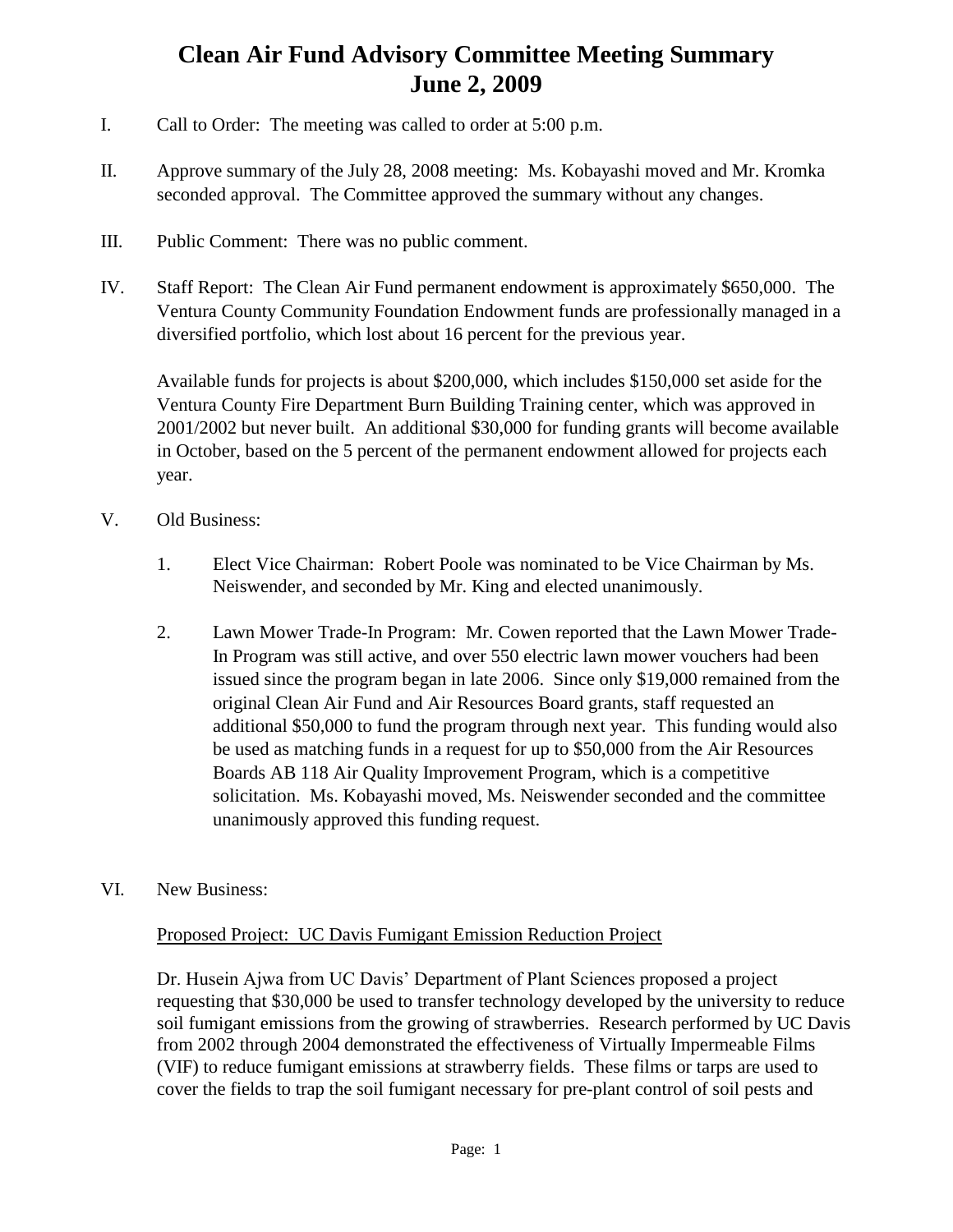diseases. If impermeable tarps are used, then less fumigant is needed to treat the soil prior to the planting of the strawberries.

Dr. Husein Ajwa's proposed project will involve collecting tarp samples from both the manufacturer and strawberry growers' fields and measuring the retention and permeability of the VIF tarps in the field and in the laboratory. This data analysis will be used to demonstrate to local strawberry growers the advantage of using VIF tarps over high density polyethylene (HDPE) tarps. VIF may be used to meet DPR requirements to cap or reduce fumigant emissions, or decrease buffer zones.

Ms. Annika Forester, the local representative of The California Strawberry Commission and Mr. John Krist, Ventura County Farm Bureau Executive Officer, volunteered to assist UC Davis in promoting this project objective for growers to implement this new technology. The following local growers have volunteered to test 3 to 5 acres each for this demonstration program: Glenn Hasegawa, Andy Hooper, Hector Gutierrez, Steve Ishibashi, Mike Ferro, John Dullam, Juan Hernandez, Jose Perez, and Victor Lopez. In addition, Guardian Agro Plastics will donate up to 50 acres of VIF tarps for this project.

Mr. Bayman moved and Mr. Kromka seconded the motion to fund \$30,000 for this UC Davis project. The committee unanimously approved funding of this project.

VII. Adjournment: The meeting was adjourned at 6:15 p.m.. Prepared by: Stan Cowen, Air Pollution Control District Staff

Date: June 2, 2009